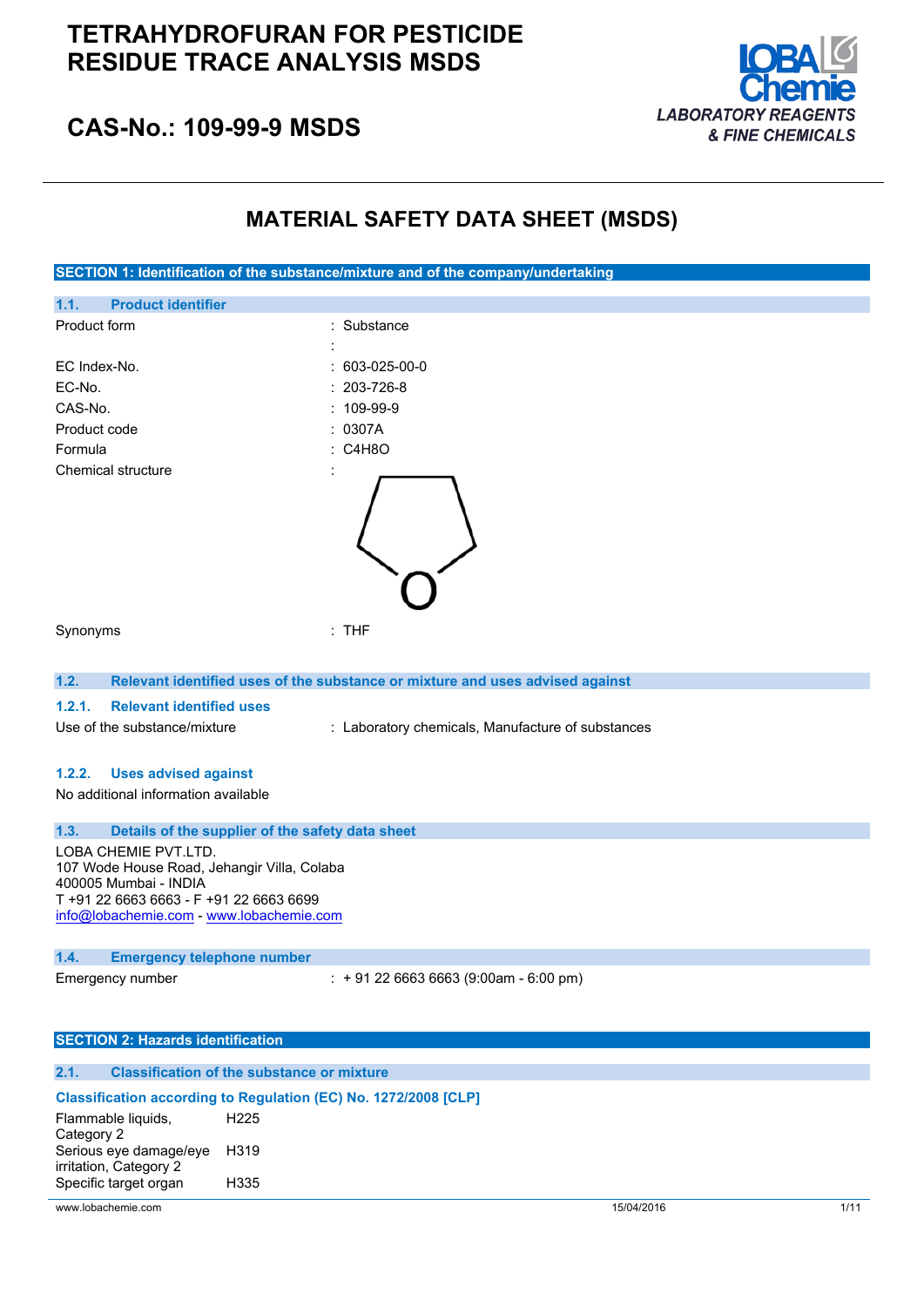# Safety Data Sheet

according to Regulation (EC) No. 1907/2006 (REACH) with its amendment Regulation (EU) 2015/830

toxicity — Single exposure, Category 3, Respiratory tract irritation

Full text of hazard classes and H-statements : see section 16

## **Classification according to Directive 67/548/EEC [DSD] or 1999/45/EC [DPD]**

F; R11 Xi; R36/37 R19 Full text of R-phrases: see section 16

## **Adverse physicochemical, human health and environmental effects**

No additional information available

| 2.2.<br><b>Label elements</b>                              |                                                                                                                                                                                                                                                                                                                        |
|------------------------------------------------------------|------------------------------------------------------------------------------------------------------------------------------------------------------------------------------------------------------------------------------------------------------------------------------------------------------------------------|
| Labelling according to Regulation (EC) No. 1272/2008 [CLP] |                                                                                                                                                                                                                                                                                                                        |
| Hazard pictograms (CLP)                                    | GHS02<br>GHS07                                                                                                                                                                                                                                                                                                         |
| Signal word (CLP)                                          | : Danger                                                                                                                                                                                                                                                                                                               |
| Hazard statements (CLP)                                    | : H225 - Highly flammable liquid and vapour.<br>H319 - Causes serious eye irritation.<br>H335 - May cause respiratory irritation.                                                                                                                                                                                      |
| Precautionary statements (CLP)                             | : P210 - Keep away from heat, hot surfaces, sparks, open flames and other ignition<br>sources. No smoking.<br>P261 - Avoid breathing vapours, dust, fume, gas.<br>P305+P351+P338 - IF IN EYES: Rinse cautiously with water for several minutes.<br>Remove contact lenses, if present and easy to do. Continue rinsing. |

## **2.3. Other hazards**

No additional information available

| <b>SECTION 3: Composition/information on ingredients</b> |                                                        |  |  |
|----------------------------------------------------------|--------------------------------------------------------|--|--|
|                                                          |                                                        |  |  |
| 3.1.<br><b>Substances</b>                                |                                                        |  |  |
| Name                                                     | : TETRAHYDROFURAN For pesticide residue trace analysis |  |  |
| CAS-No.                                                  | $: 109-99-9$                                           |  |  |
| EC-No.                                                   | $: 203 - 726 - 8$                                      |  |  |
| EC Index-No.                                             | $: 603-025-00-0$                                       |  |  |
|                                                          |                                                        |  |  |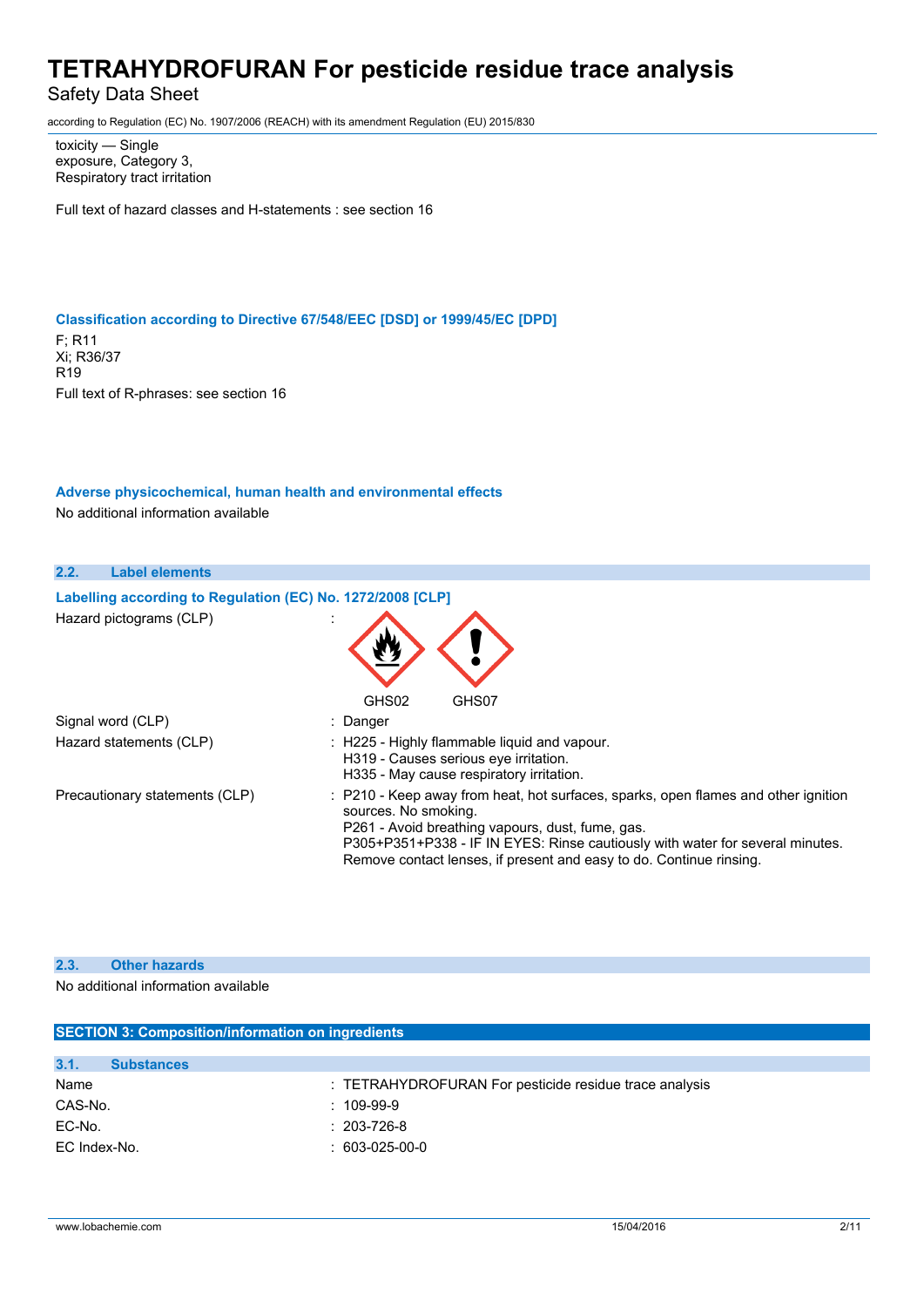Safety Data Sheet

according to Regulation (EC) No. 1907/2006 (REACH) with its amendment Regulation (EU) 2015/830

Full text of R- and H-statements: see section 16

| 3.2.<br><b>Mixtures</b>                                             |                                                                                                                                                                                                      |
|---------------------------------------------------------------------|------------------------------------------------------------------------------------------------------------------------------------------------------------------------------------------------------|
| Not applicable                                                      |                                                                                                                                                                                                      |
|                                                                     |                                                                                                                                                                                                      |
| <b>SECTION 4: First aid measures</b>                                |                                                                                                                                                                                                      |
|                                                                     |                                                                                                                                                                                                      |
| 4.1.<br><b>Description of first aid measures</b>                    |                                                                                                                                                                                                      |
| First-aid measures after inhalation                                 | : Remove person to fresh air and keep comfortable for breathing. Call a POISON<br>CENTER/doctor if you feel unwell.                                                                                  |
| First-aid measures after skin contact                               | : Rinse skin with water/shower. Take off immediately all contaminated clothing.                                                                                                                      |
| First-aid measures after eye contact                                | Rinse cautiously with water for several minutes. Remove contact lenses, if present<br>and easy to do. Continue rinsing. Get medical advice/attention.                                                |
| First-aid measures after ingestion                                  | : Rinse mouth. Do not induce vomiting. Get medical advice/attention.                                                                                                                                 |
| 4.2.<br>Most important symptoms and effects, both acute and delayed |                                                                                                                                                                                                      |
| Symptoms/effects after inhalation                                   | : May cause respiratory irritation.                                                                                                                                                                  |
| Symptoms/effects after eye contact                                  | : Causes serious eye irritation.                                                                                                                                                                     |
|                                                                     |                                                                                                                                                                                                      |
| 4.3.                                                                | Indication of any immediate medical attention and special treatment needed                                                                                                                           |
| No additional information available                                 |                                                                                                                                                                                                      |
|                                                                     |                                                                                                                                                                                                      |
| <b>SECTION 5: Firefighting measures</b>                             |                                                                                                                                                                                                      |
| 5.1.<br><b>Extinguishing media</b>                                  |                                                                                                                                                                                                      |
| Suitable extinguishing media                                        | : Carbon dioxide. Dry powder. Foam. Water spray.                                                                                                                                                     |
| Unsuitable extinguishing media                                      | Do not use extinguishing media containing water.                                                                                                                                                     |
|                                                                     |                                                                                                                                                                                                      |
| 5.2.<br>Special hazards arising from the substance or mixture       |                                                                                                                                                                                                      |
| Fire hazard                                                         | : Highly flammable liquid and vapour.                                                                                                                                                                |
| <b>Explosion hazard</b>                                             | May form flammable/explosive vapour-air mixture. Heat may build pressure,<br>rupturing closed containers, spreading fire and increasing risk of burns and injuries.<br>May form explosive peroxides. |
| 5.3.<br><b>Advice for firefighters</b>                              |                                                                                                                                                                                                      |
| Firefighting instructions                                           | : DO NOT fight fire when fire reaches explosives. Evacuate area.                                                                                                                                     |
|                                                                     |                                                                                                                                                                                                      |
| <b>SECTION 6: Accidental release measures</b>                       |                                                                                                                                                                                                      |
| 6.1.                                                                | Personal precautions, protective equipment and emergency procedures                                                                                                                                  |
| General measures                                                    | Remove ignition sources. Use special care to avoid static electric charges. No open<br>flames. No smoking.                                                                                           |
| For non-emergency personnel<br>6.1.1.                               |                                                                                                                                                                                                      |
| Emergency procedures                                                | : Evacuate unnecessary personnel.                                                                                                                                                                    |
|                                                                     |                                                                                                                                                                                                      |
| For emergency responders<br>6.1.2.                                  |                                                                                                                                                                                                      |
| Protective equipment                                                | : Use personal protective equipment as required.                                                                                                                                                     |
| <b>Emergency procedures</b>                                         | : Ventilate area.                                                                                                                                                                                    |
|                                                                     |                                                                                                                                                                                                      |
| 6.2.<br><b>Environmental precautions</b>                            |                                                                                                                                                                                                      |
| Avoid release to the environment.                                   |                                                                                                                                                                                                      |
| Methods and material for containment and cleaning up<br>6.3.        |                                                                                                                                                                                                      |
| Methods for cleaning up                                             | : On land, sweep or shovel into suitable containers. Collect spillage.                                                                                                                               |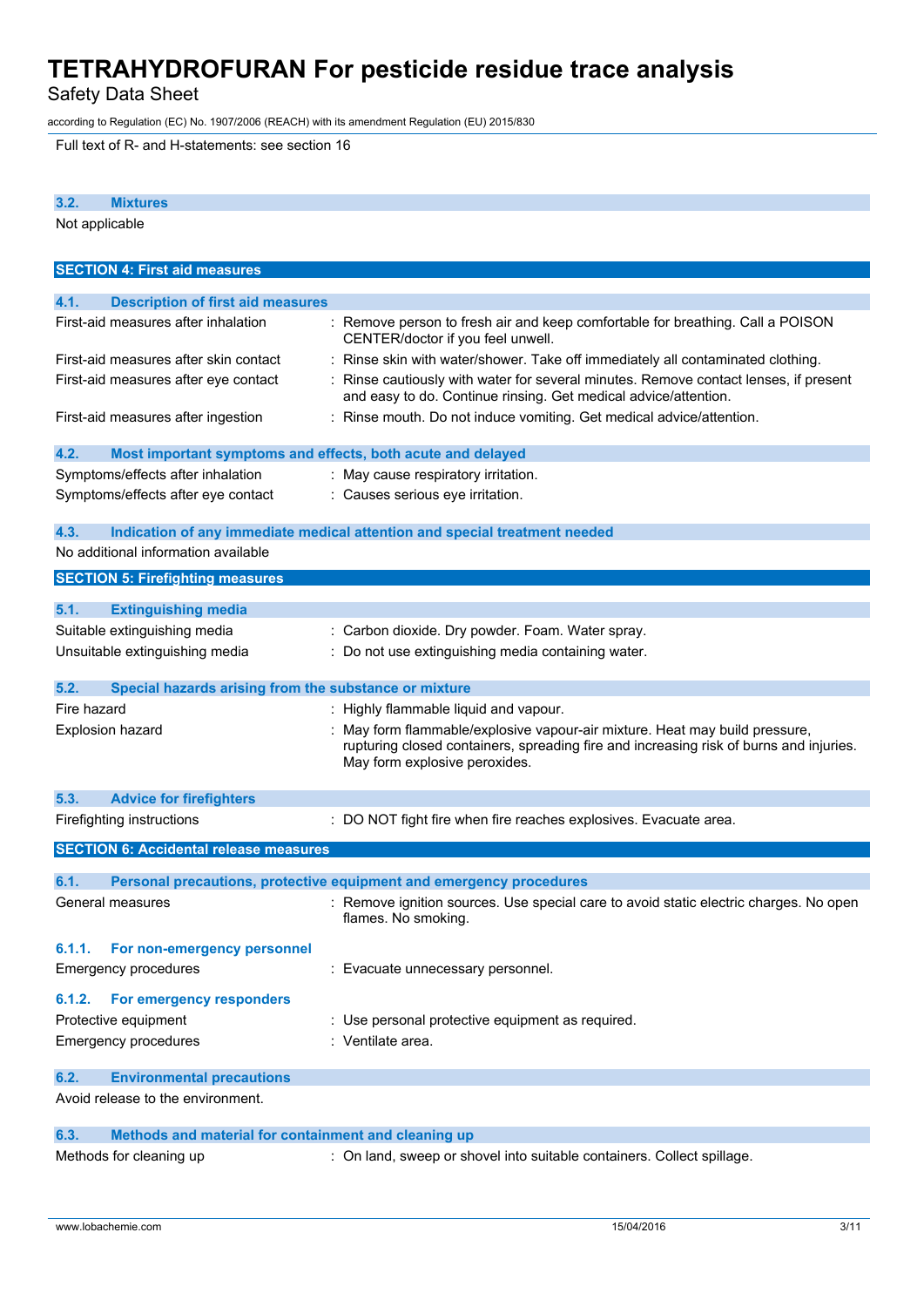Safety Data Sheet

according to Regulation (EC) No. 1907/2006 (REACH) with its amendment Regulation (EU) 2015/830

| <b>Reference to other sections</b><br>6.4.                           |                                                                                                                                                                                                 |  |  |
|----------------------------------------------------------------------|-------------------------------------------------------------------------------------------------------------------------------------------------------------------------------------------------|--|--|
| No additional information available                                  |                                                                                                                                                                                                 |  |  |
| <b>SECTION 7: Handling and storage</b>                               |                                                                                                                                                                                                 |  |  |
| <b>Precautions for safe handling</b><br>7.1.                         |                                                                                                                                                                                                 |  |  |
| Additional hazards when processed                                    | Handle empty containers with care because residual vapours are flammable.<br>Hazardous waste due to potential risk of explosion.                                                                |  |  |
| Precautions for safe handling                                        | : Avoid contact with skin and eyes. Use only non-sparking tools. Do not breathe<br>vapours. Use only outdoors or in a well-ventilated area. Keep away from sources of<br>ignition - No smoking. |  |  |
| Hygiene measures                                                     | Do not eat, drink or smoke when using this product. Wash hands and other exposed<br>areas with mild soap and water before eating, drinking or smoking and when leaving<br>work.                 |  |  |
| 7.2.<br>Conditions for safe storage, including any incompatibilities |                                                                                                                                                                                                 |  |  |
| <b>Technical measures</b>                                            | : Proper grounding procedures to avoid static electricity should be followed.<br>Ground/bond container and receiving equipment.                                                                 |  |  |
| Storage conditions                                                   | Keep in fireproof place. Keep container tightly closed.                                                                                                                                         |  |  |
| Incompatible products                                                | $:$ Oxidizing agent.                                                                                                                                                                            |  |  |
| Incompatible materials                                               | : Heat sources.                                                                                                                                                                                 |  |  |
| <b>Specific end use(s)</b><br>7.3.                                   |                                                                                                                                                                                                 |  |  |
| No additional information available                                  |                                                                                                                                                                                                 |  |  |
| <b>SECTION 8: Exposure controls/personal protection</b>              |                                                                                                                                                                                                 |  |  |
| 8.1.<br><b>Control parameters</b>                                    |                                                                                                                                                                                                 |  |  |

No additional information available

| 8.2.<br><b>Exposure controls</b>                              |                                                                    |
|---------------------------------------------------------------|--------------------------------------------------------------------|
| Hand protection                                               | : Protective gloves                                                |
| Eye protection                                                | : Chemical goggles or safety glasses                               |
| Skin and body protection                                      | : Wear suitable protective clothing                                |
| Respiratory protection                                        | : [In case of inadequate ventilation] wear respiratory protection. |
| <b>SECTION 9: Physical and chemical properties</b>            |                                                                    |
| 9.1.<br>Information on basic physical and chemical properties |                                                                    |
| Physical state                                                | : Liquid                                                           |
| Colour                                                        | : Clear Colorless.                                                 |
| Odour                                                         | $:$ ether odor.                                                    |
| Odour threshold                                               | : No data available                                                |
| рH                                                            | : 7                                                                |
| Relative evaporation rate (butylacetate=1)                    | : No data available                                                |
| Melting point                                                 | $: -108 °C$                                                        |
|                                                               |                                                                    |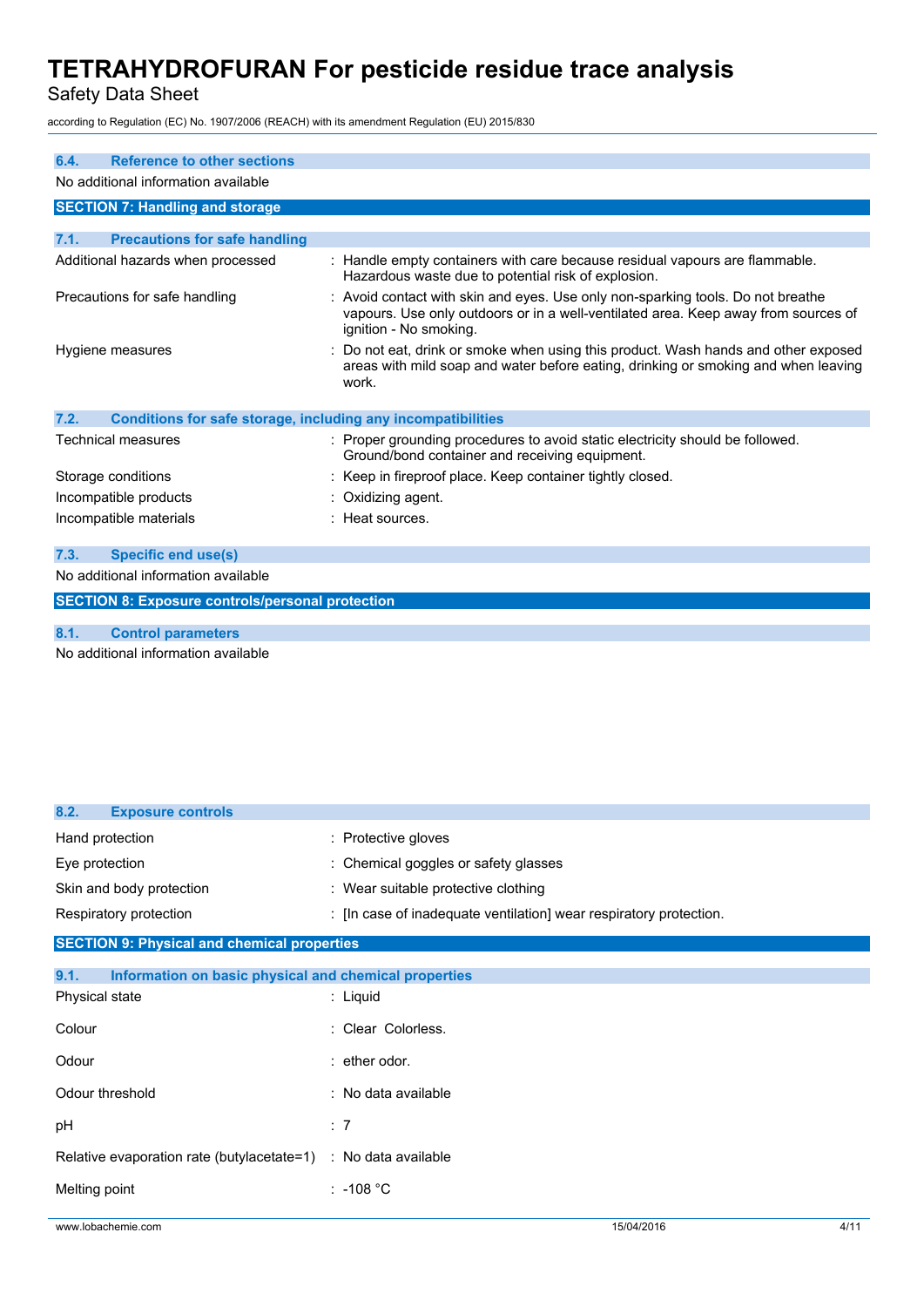# Safety Data Sheet

according to Regulation (EC) No. 1907/2006 (REACH) with its amendment Regulation (EU) 2015/830

| iccording to regulation (EO) No. Toon/2000 (NE/NOTT) with its amenament regulation (EO) 2010/000 |                                                         |
|--------------------------------------------------------------------------------------------------|---------------------------------------------------------|
| Freezing point                                                                                   | : No data available                                     |
| Boiling point                                                                                    | : $65 - 67$ °C                                          |
| Flash point                                                                                      | : -17 $^{\circ}$ C                                      |
| Auto-ignition temperature                                                                        | : 321 °C                                                |
| Decomposition temperature                                                                        | : No data available                                     |
| Flammability (solid, gas)                                                                        | : Flammable<br>Highly flammable liquid and vapour.      |
| Vapour pressure                                                                                  | : 190.7 hPa at 20°C                                     |
| Relative vapour density at 20 °C                                                                 | : 2.5                                                   |
| Relative density                                                                                 | : No data available                                     |
| Density<br>Solubility                                                                            | : $0.88$ g/cm <sup>3</sup><br>: Water: Soluble in water |
| Log Pow                                                                                          | : No data available                                     |
| Viscosity, kinematic                                                                             | : No data available                                     |
| Viscosity, dynamic                                                                               | : No data available                                     |
| <b>Explosive properties</b>                                                                      | : May form explosive peroxides.                         |
| Oxidising properties                                                                             | : No data available                                     |
| <b>Explosive limits</b>                                                                          | $: 0.018 - 0.118$ vol %                                 |
| <b>Other information</b><br>9.2.                                                                 |                                                         |
| No additional information available                                                              |                                                         |
| <b>SECTION 10: Stability and reactivity</b>                                                      |                                                         |
| <b>Reactivity</b><br>10.1.                                                                       |                                                         |
| No additional information available                                                              |                                                         |
|                                                                                                  |                                                         |
| 10.2.<br><b>Chemical stability</b>                                                               |                                                         |
| Stable under normal conditions.                                                                  |                                                         |
| 10.3.<br><b>Possibility of hazardous reactions</b>                                               |                                                         |
| Reacts vigorously with strong oxidizers and acids.                                               |                                                         |
| <b>Conditions to avoid</b><br>10.4.                                                              |                                                         |

Open flame. Heat. Sparks.

## **10.5. Incompatible materials**

Oxidizing agent.

# **10.6. Hazardous decomposition products**

May release flammable gases. May form explosive peroxides.

# **SECTION 11: Toxicological information**

# **11.1. Information on toxicological effects**

Acute toxicity : Not classified

www.lobachemie.com 5/11 5/04/2016 5/11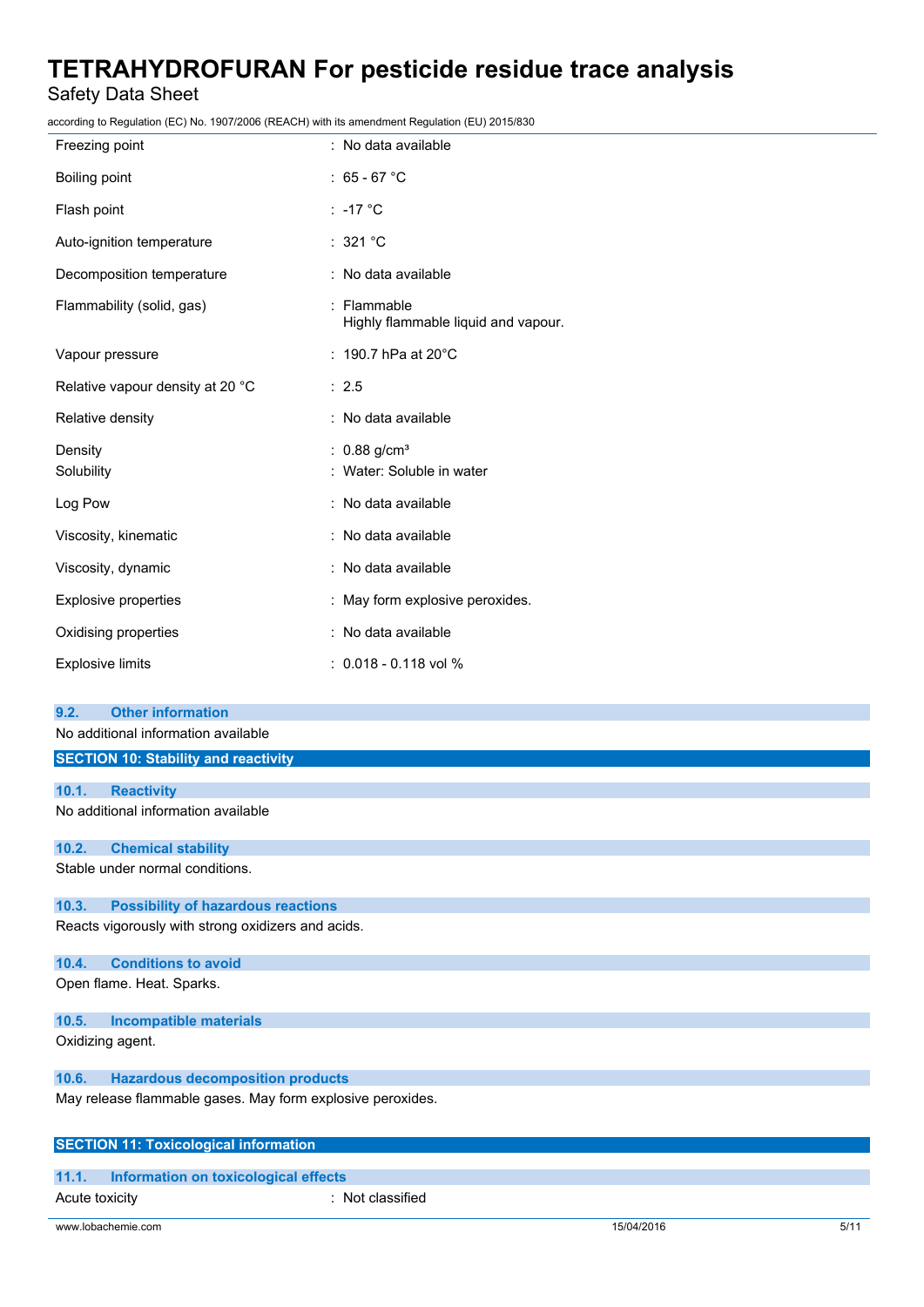Safety Data Sheet

according to Regulation (EC) No. 1907/2006 (REACH) with its amendment Regulation (EU) 2015/830

| Skin corrosion/irritation         | $\therefore$ Not classified<br>pH: 7      |
|-----------------------------------|-------------------------------------------|
| Serious eye damage/irritation     | : Causes serious eye irritation.<br>pH: 7 |
| Respiratory or skin sensitisation | : Not classified                          |
| Germ cell mutagenicity            | $\therefore$ Not classified               |
| Carcinogenicity                   | : Not classified                          |
| Reproductive toxicity             | : Not classified                          |
| STOT-single exposure              | : May cause respiratory irritation.       |
| STOT-repeated exposure            | : Not classified                          |
| Aspiration hazard                 | : Not classified                          |

## **SECTION 12: Ecological information**

# **12.1. Toxicity**

No additional information available

# **12.2. Persistence and degradability**

No additional information available

#### **12.3. Bioaccumulative potential**

No additional information available

#### **12.4. Mobility in soil**

No additional information available

# **12.5. Results of PBT and vPvB assessment**

No additional information available

|       | 12.6. Other adverse effects                   |                                                                                                                                                                  |
|-------|-----------------------------------------------|------------------------------------------------------------------------------------------------------------------------------------------------------------------|
|       | No additional information available           |                                                                                                                                                                  |
|       | <b>SECTION 13: Disposal considerations</b>    |                                                                                                                                                                  |
|       |                                               |                                                                                                                                                                  |
| 13.1. | <b>Waste treatment methods</b>                |                                                                                                                                                                  |
|       | Product/Packaging disposal<br>recommendations | : Dispose of contents/container to hazardous or special waste collection point, in<br>accordance with local, regional, national and/or international regulation. |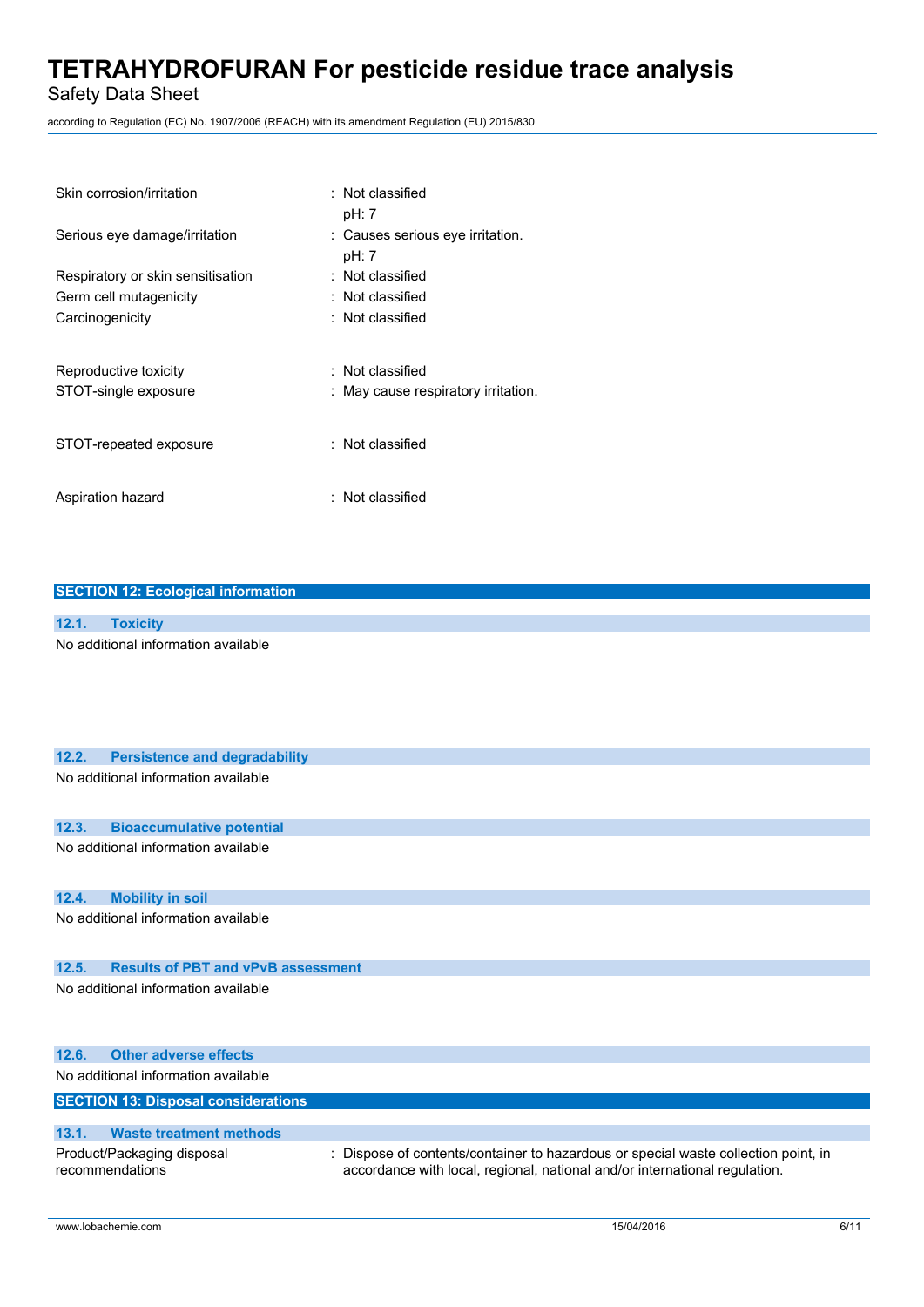Safety Data Sheet

according to Regulation (EC) No. 1907/2006 (REACH) with its amendment Regulation (EU) 2015/830

Additional information : Handle empty containers with care because residual vapours are flammable. Hazardous waste due to potential risk of explosion.

# **SECTION 14: Transport information**

In accordance with ADR / RID / IMDG / IATA / ADN

| <b>UN number</b><br>14.1.                  |                                                            |
|--------------------------------------------|------------------------------------------------------------|
| UN-No. (ADR)                               | : 2056                                                     |
| UN-No. (IMDG)                              | : 2056                                                     |
| UN-No. (IATA)                              | : 2056                                                     |
| UN-No. (ADN)                               | : 2056                                                     |
| UN-No. (RID)                               | : 2056                                                     |
| UN proper shipping name<br>14.2.           |                                                            |
|                                            |                                                            |
| Proper Shipping Name (ADR)                 | : TETRAHYDROFURAN                                          |
| Proper Shipping Name (IMDG)                | : TETRAHYDROFURAN                                          |
| Proper Shipping Name (IATA)                | : Tetrahydrofuran                                          |
| Proper Shipping Name (ADN)                 | : TETRAHYDROFURAN                                          |
| Proper Shipping Name (RID)                 | : TETRAHYDROFURAN                                          |
| Transport document description (ADR)       | : UN 2056 TETRAHYDROFURAN, 3, II, (D/E)                    |
| Transport document description (IMDG)      | : UN 2056 TETRAHYDROFURAN, 3, II (< -18 $^{\circ}$ C c.c.) |
| Transport document description (IATA)      | : UN 2056 Tetrahydrofuran, 3, II                           |
| Transport document description (ADN)       | : UN 2056 TETRAHYDROFURAN, 3, II                           |
| Transport document description (RID)       | : UN 2056 TETRAHYDROFURAN, 3, II                           |
| 14.3.<br><b>Transport hazard class(es)</b> |                                                            |

#### **ADR**

| Transport hazard class(es) (ADR) | : 3 |
|----------------------------------|-----|
| Danger labels (ADR)              | : 3 |



#### **IMDG**

| Transport hazard class(es) (IMDG) | : 3 |
|-----------------------------------|-----|
| Danger labels (IMDG)              | : 3 |

# :

:

## **IATA**

| Transport hazard class(es) (IATA) | : 3 |
|-----------------------------------|-----|
| Hazard labels (IATA)              | : 3 |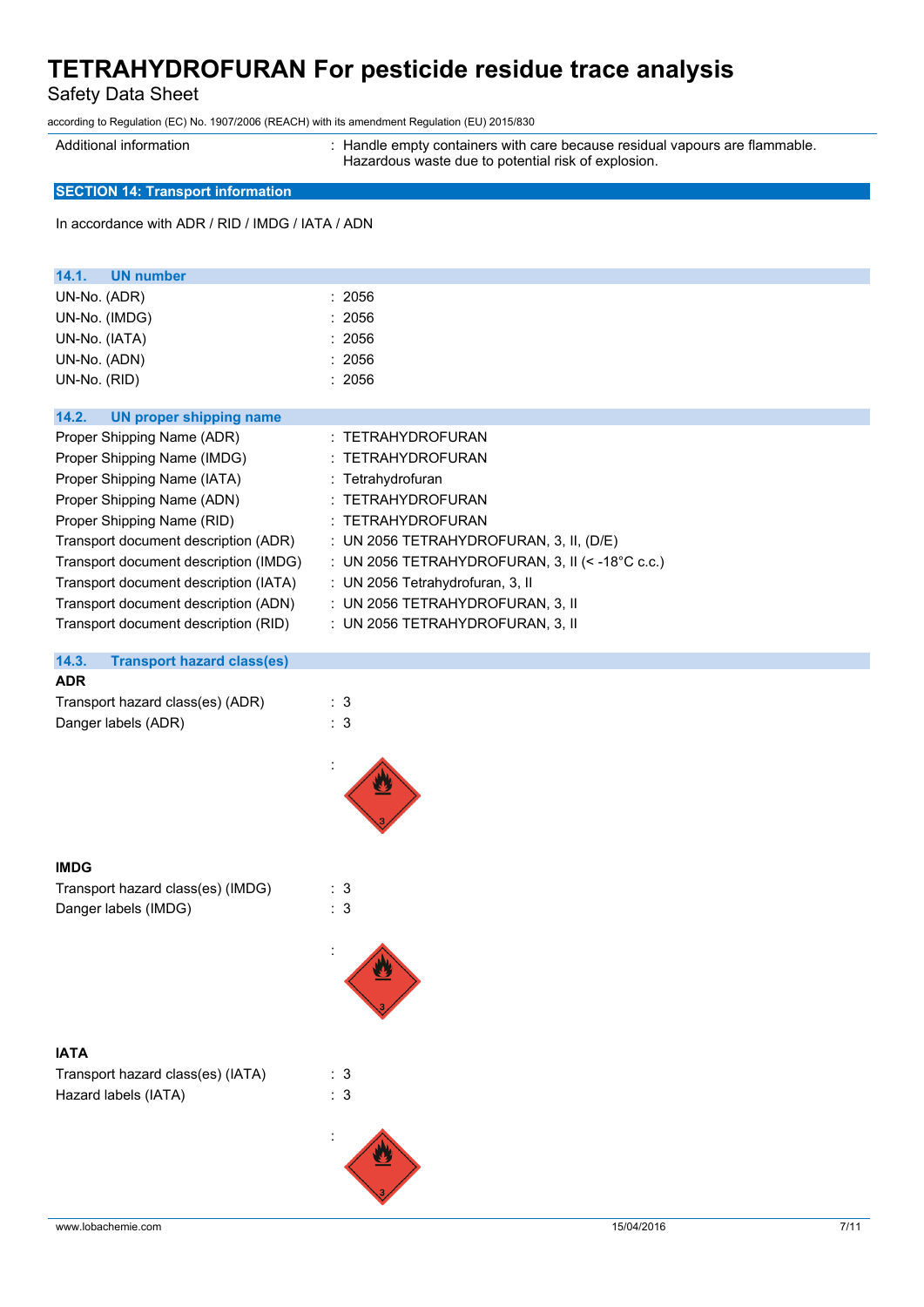Safety Data Sheet

according to Regulation (EC) No. 1907/2006 (REACH) with its amendment Regulation (EU) 2015/830

| <b>ADN</b>                       |                   |
|----------------------------------|-------------------|
| Transport hazard class(es) (ADN) | : 3               |
| Danger labels (ADN)              | : 3               |
|                                  |                   |
|                                  |                   |
| <b>RID</b>                       |                   |
| Transport hazard class(es) (RID) | 3                 |
| Danger labels (RID)              | 3                 |
|                                  |                   |
|                                  |                   |
| 14.4.<br><b>Packing group</b>    |                   |
| Packing group (ADR)              | $\mathbf{H}$      |
| Packing group (IMDG)             | $\mathbf{I}$      |
| Packing group (IATA)             | $\mathbf{I}$      |
| Packing group (ADN)              | $\mathbf{I}$      |
| Packing group (RID)              | $\mathbf{I}$<br>۰ |

| 14.5.<br><b>Environmental hazards</b> |                                          |
|---------------------------------------|------------------------------------------|
| Dangerous for the environment         | : No                                     |
| Marine pollutant                      | : No                                     |
| Other information                     | : No supplementary information available |

# **14.6. Special precautions for user**

| - Overland transport                                           |                     |
|----------------------------------------------------------------|---------------------|
| Classification code (ADR)                                      | $:$ F1              |
| Limited quantities (ADR)                                       | : 11                |
| Excepted quantities (ADR)                                      | E2                  |
| Packing instructions (ADR)                                     | : P001, IBC02, R001 |
| Mixed packing provisions (ADR)                                 | : MP19              |
| Portable tank and bulk container<br>instructions (ADR)         | : T4                |
| Portable tank and bulk container special<br>provisions (ADR)   | $:$ TP1             |
| Tank code (ADR)                                                | : LGBF              |
| Vehicle for tank carriage                                      | : FL                |
| Transport category (ADR)                                       | $\cdot$ 2           |
| Special provisions for carriage - Operation : S2, S20<br>(ADR) |                     |
| Hazard identification number (Kemler No.)                      | : 33                |
| Orange plates                                                  | 33                  |
|                                                                |                     |
|                                                                |                     |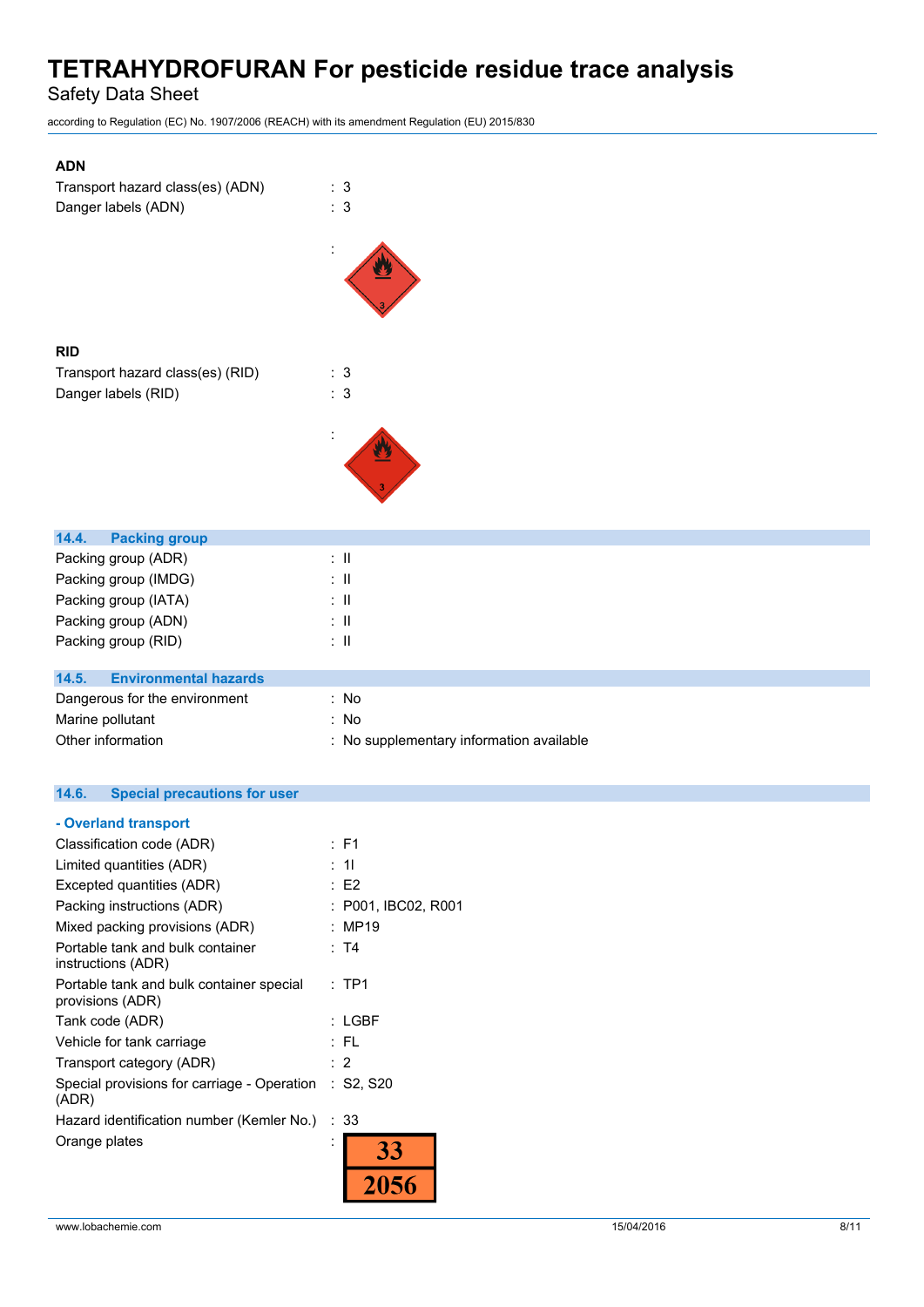Safety Data Sheet

according to Regulation (EC) No. 1907/2006 (REACH) with its amendment Regulation (EU) 2015/830

| Tunnel restriction code (ADR)                                | : D/E                                                                                                                          |
|--------------------------------------------------------------|--------------------------------------------------------------------------------------------------------------------------------|
| EAC code                                                     | $:$ •2YE                                                                                                                       |
| - Transport by sea                                           |                                                                                                                                |
| Packing instructions (IMDG)                                  | : P001                                                                                                                         |
| IBC packing instructions (IMDG)                              | : IBCO2                                                                                                                        |
| Tank instructions (IMDG)                                     | : T4                                                                                                                           |
| Tank special provisions (IMDG)                               | $:$ TP1                                                                                                                        |
| EmS-No. (Fire)                                               | $: F-E$                                                                                                                        |
| EmS-No. (Spillage)                                           | $: S-D$                                                                                                                        |
| Stowage category (IMDG)                                      | $\therefore$ B                                                                                                                 |
| Flash point (IMDG)                                           | : below -18 $^{\circ}$ C c.c.                                                                                                  |
| Properties and observations (IMDG)                           | : Colourless liquid with an ethereal odour. Flashpoint: below -18°C c.c. Explosive<br>limits: 1.5% to 12% Miscible with water. |
| MFAG-No                                                      | : 127                                                                                                                          |
| - Air transport                                              |                                                                                                                                |
| PCA Excepted quantities (IATA)                               | $\therefore$ E2                                                                                                                |
| PCA Limited quantities (IATA)                                | $:$ Y341                                                                                                                       |
| PCA limited quantity max net quantity<br>(IATA)              | : 1L                                                                                                                           |
| PCA packing instructions (IATA)                              | : 353                                                                                                                          |
| PCA max net quantity (IATA)                                  | : 5L                                                                                                                           |
| CAO packing instructions (IATA)                              | : 364                                                                                                                          |
| CAO max net quantity (IATA)                                  | : 60L                                                                                                                          |
| ERG code (IATA)                                              | : 3H                                                                                                                           |
| - Inland waterway transport                                  |                                                                                                                                |
| Classification code (ADN)                                    | $\therefore$ F1                                                                                                                |
| Limited quantities (ADN)                                     | : 1L                                                                                                                           |
| Excepted quantities (ADN)                                    | $\therefore$ E2                                                                                                                |
| Carriage permitted (ADN)                                     | : T                                                                                                                            |
| Equipment required (ADN)                                     | $:$ PP, EX, A                                                                                                                  |
| Ventilation (ADN)                                            | : VE01                                                                                                                         |
| Number of blue cones/lights (ADN)                            | $\therefore$ 1                                                                                                                 |
| - Rail transport                                             |                                                                                                                                |
| Classification code (RID)                                    | : F1                                                                                                                           |
| Limited quantities (RID)                                     | : 1L                                                                                                                           |
| Excepted quantities (RID)                                    | $\therefore$ E2                                                                                                                |
| Packing instructions (RID)                                   | : P001, IBC02, R001                                                                                                            |
| Mixed packing provisions (RID)                               | : MP19                                                                                                                         |
| Portable tank and bulk container<br>instructions (RID)       | : T4                                                                                                                           |
| Portable tank and bulk container special<br>provisions (RID) | $:$ TP1                                                                                                                        |
| Tank codes for RID tanks (RID)                               | $:$ LGBF                                                                                                                       |
| Transport category (RID)                                     | $\therefore$ 2                                                                                                                 |
| Colis express (express parcels) (RID)                        | : CE7                                                                                                                          |
| Hazard identification number (RID)                           | : 33                                                                                                                           |

**14.7. Transport in bulk according to Annex II of MARPOL 73/78 and the IBC Code**

Not applicable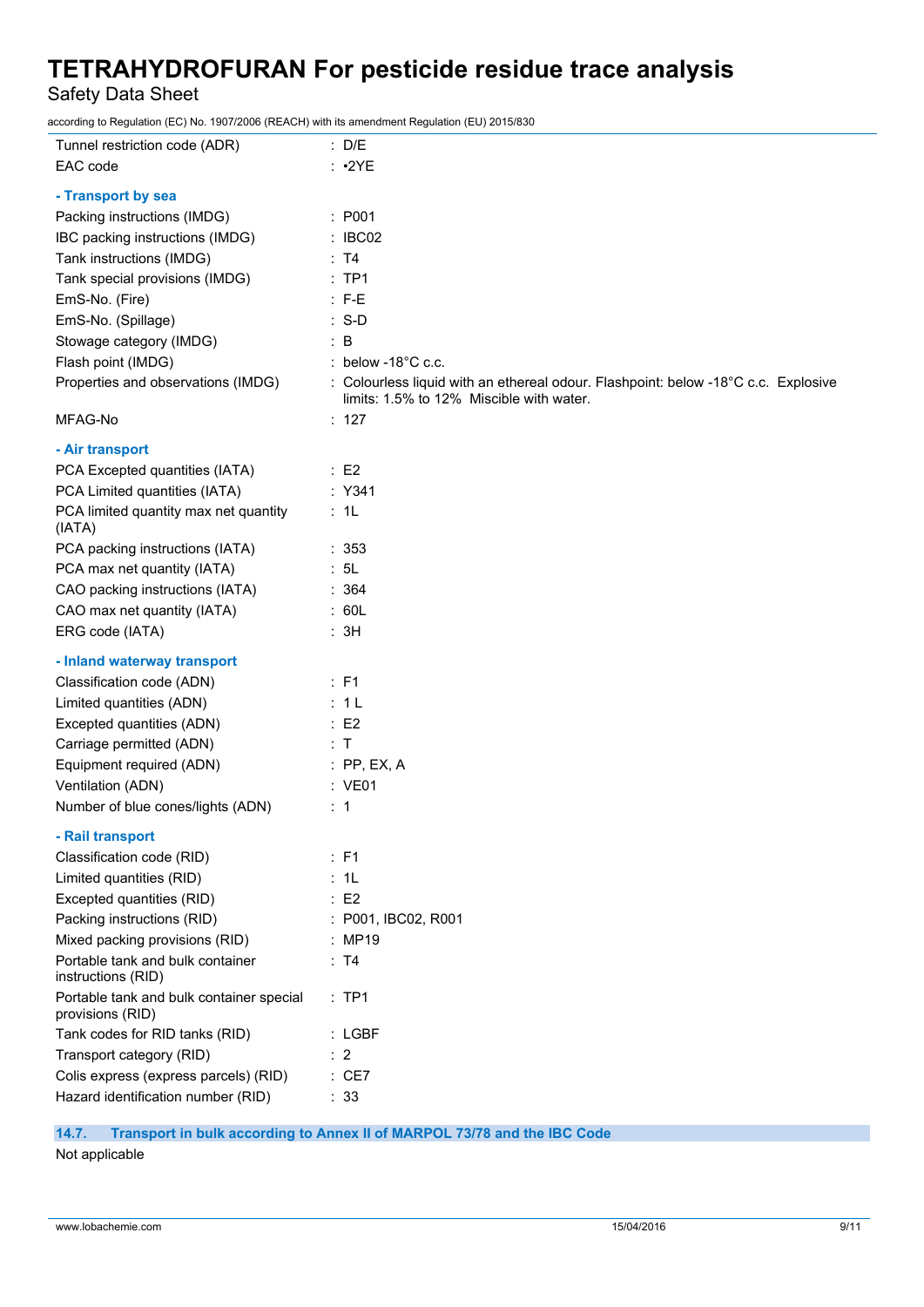Safety Data Sheet

according to Regulation (EC) No. 1907/2006 (REACH) with its amendment Regulation (EU) 2015/830

# **SECTION 15: Regulatory information**

**15.1. Safety, health and environmental regulations/legislation specific for the substance or mixture**

## **15.1.1. EU-Regulations**

## No REACH Annex XVII restrictions

TETRAHYDROFURAN For pesticide residue trace analysis is not on the REACH Candidate List TETRAHYDROFURAN For pesticide residue trace analysis is not on the REACH Annex XIV List

#### **15.1.2. National regulations**

## **Germany**

| 12th Ordinance Implementing the Federal<br>Immission Control Act - 12. BlmSchV          | : Is not subject of the 12. BlmSchV (Hazardous Incident Ordinance)                         |
|-----------------------------------------------------------------------------------------|--------------------------------------------------------------------------------------------|
| <b>Netherlands</b>                                                                      |                                                                                            |
| SZW-lijst van kankerverwekkende stoffen                                                 | $\therefore$ The substance is not listed                                                   |
| SZW-lijst van mutagene stoffen                                                          | $\therefore$ The substance is not listed                                                   |
| NIET-limitatieve lijst van voor de<br>voortplanting giftige stoffen – Borstvoeding      | : The substance is not listed                                                              |
| NIET-limitatieve lijst van voor de<br>voortplanting giftige stoffen -<br>Vruchtbaarheid | : The substance is not listed                                                              |
| NIET-limitatieve lijst van voor de<br>voortplanting giftige stoffen – Ontwikkeling      | $\therefore$ The substance is not listed                                                   |
| <b>Denmark</b>                                                                          |                                                                                            |
| <b>Classification remarks</b>                                                           | : Emergency management guidelines for the storage of flammable liquids must be<br>followed |
| Recommendations Danish Regulation                                                       | : Young people below the age of 18 years are not allowed to use the product                |
|                                                                                         |                                                                                            |

#### **15.2. Chemical safety assessment**

No additional information available

**SECTION 16: Other information**

## Full text of R-, H- and EUH-statements:

| Eve Irrit. 2     | Serious eye damage/eye irritation, Category 2                                              |
|------------------|--------------------------------------------------------------------------------------------|
| Flam. Lig. 2     | Flammable liquids, Category 2                                                              |
| STOT SE 3        | Specific target organ toxicity — Single exposure, Category 3, Respiratory tract irritation |
| H <sub>225</sub> | Highly flammable liquid and vapour.                                                        |

#### www.lobachemie.com 15/04/2016 10/11